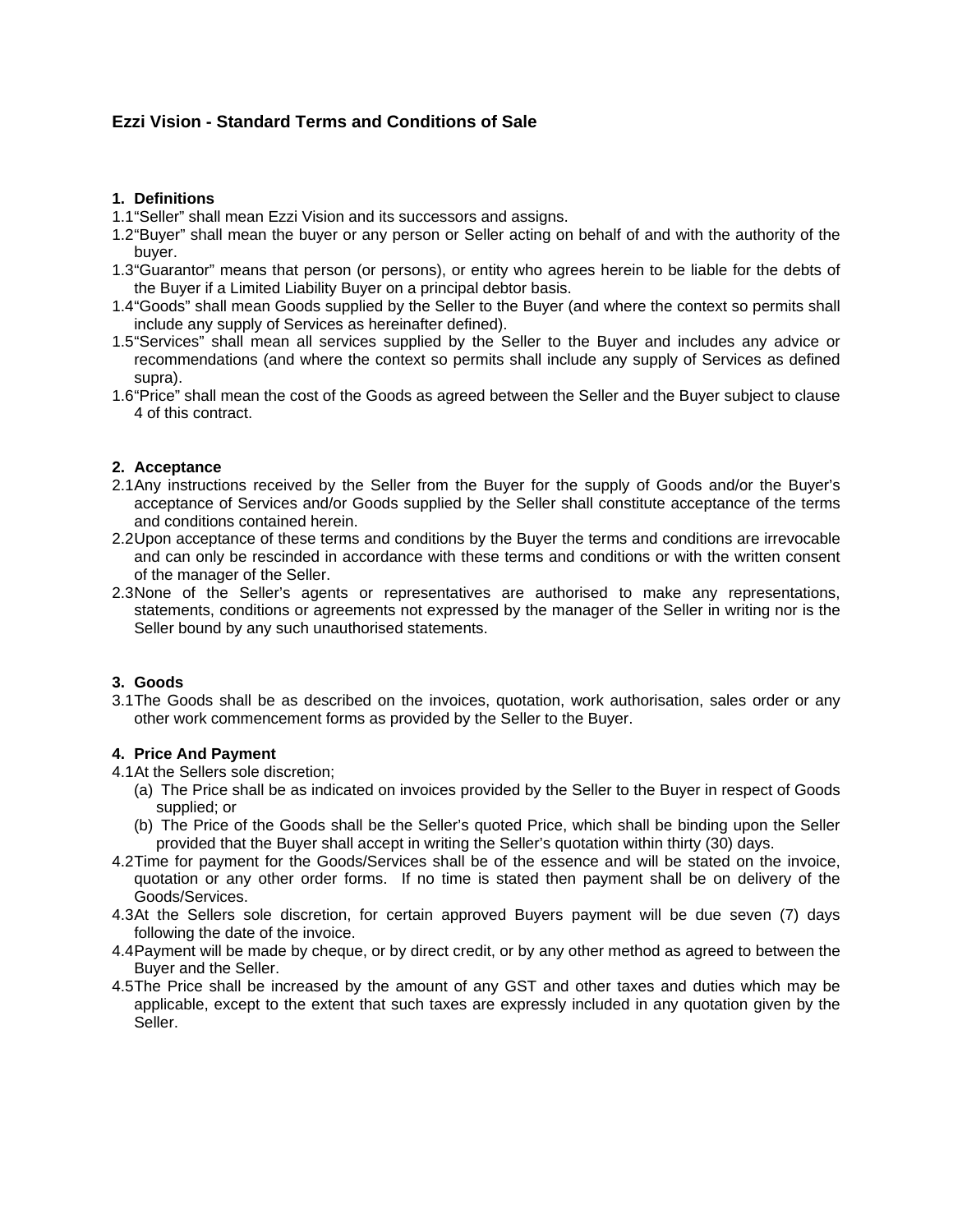### **5. Delivery Of Goods/Services**

- 5.1 Delivery of the Goods shall be made to the Buyer's address. The Buyer shall make all arrangements necessary to take delivery of the Goods whenever they are tendered for delivery, or delivery of the Goods shall be made to the Buyer at the Sellers address.
- 5.2 Delivery of the Goods to a carrier, either named by the Buyer or failing such naming to a carrier at the discretion of the Seller for the purpose of transmission to the Buyer, is deemed to be a delivery of the Goods to the Buyer.
- 5.3 The failure of the Seller to deliver shall not entitle either party to treat this contract as repudiated.
- 5.4 The Seller shall not be liable for any loss or damage whatever due to failure by the Seller to deliver the Goods (or any of them) promptly or at all.

### **6. Risk**

- 6.1 If the Seller retains property in the Goods nonetheless, all risk for the Goods passes to the Buyer on delivery.
- 6.2 If any of the Goods are damaged or destroyed prior to property in them passing to the Buyer, the Seller is entitled, without prejudice to any of its other rights or remedies under these Terms and Conditions of Trade (including the right to receive payment of the balance of the Price for the Goods), to receive all insurance proceeds payable for the Goods. This applies whether or not the Price has become payable under the Contract. The production of these terms and conditions by the Seller is sufficient evidence of the Seller's rights to receive the insurance proceeds without the need for any person dealing with the Seller to make further enquiries. The Seller will apply the insurance proceeds as follows:

first, in payment of the Price of the Goods that are damaged or destroyed, if unpaid;

second, in payment of the outstanding Price of any other Goods supplied to the Buyer by the Seller howsoever;

third, in payment of any other sums payable to the Seller by the Buyer on any account,

fourth, any balance is to be paid to the Buyer.

#### **7. Warranty**

- 7.1 Subject to the conditions of warranty set out in Clause 7.2 the Seller warrants that if any defect in any workmanship manufactured by the Seller becomes apparent and is reported to the Seller within a timeframe as specified in the Sellers quotation (time being of the essence) then the Seller will (at the Sellers sole discretion) repair the defect or replace the workmanship**.**
- 7.2 The conditions applicable to the warranty given by Clause 7.1 are:
	- (a) The warranty shall not cover any defect or damage which may be caused or partly caused by or arise through:
		- i) Failure on the part of the Buyer to properly maintain any Goods; or
		- ii) Failure on the part of the Buyer to follow any instructions or guidelines provided by the Seller; or
		- iii) Any use of any Goods otherwise than for any application specified on a quote or order form; or
		- iv) The continued use of any Goods after any defect becomes apparent or would have become apparent to a reasonably prudent operator or user; or
		- v) Fair wear and tear , any accident or act of God.
	- The warranty shall cease and the Seller shall thereafter in no circumstances be liable under the terms of the warranty if the workmanship is repaired, altered or overhauled without the Seller's consent.
	- In respect of all claims the Seller shall not be liable to compensate the Buyer for any delay in either replacing or repairing the workmanship/Goods or in properly assessing the Buyers claim.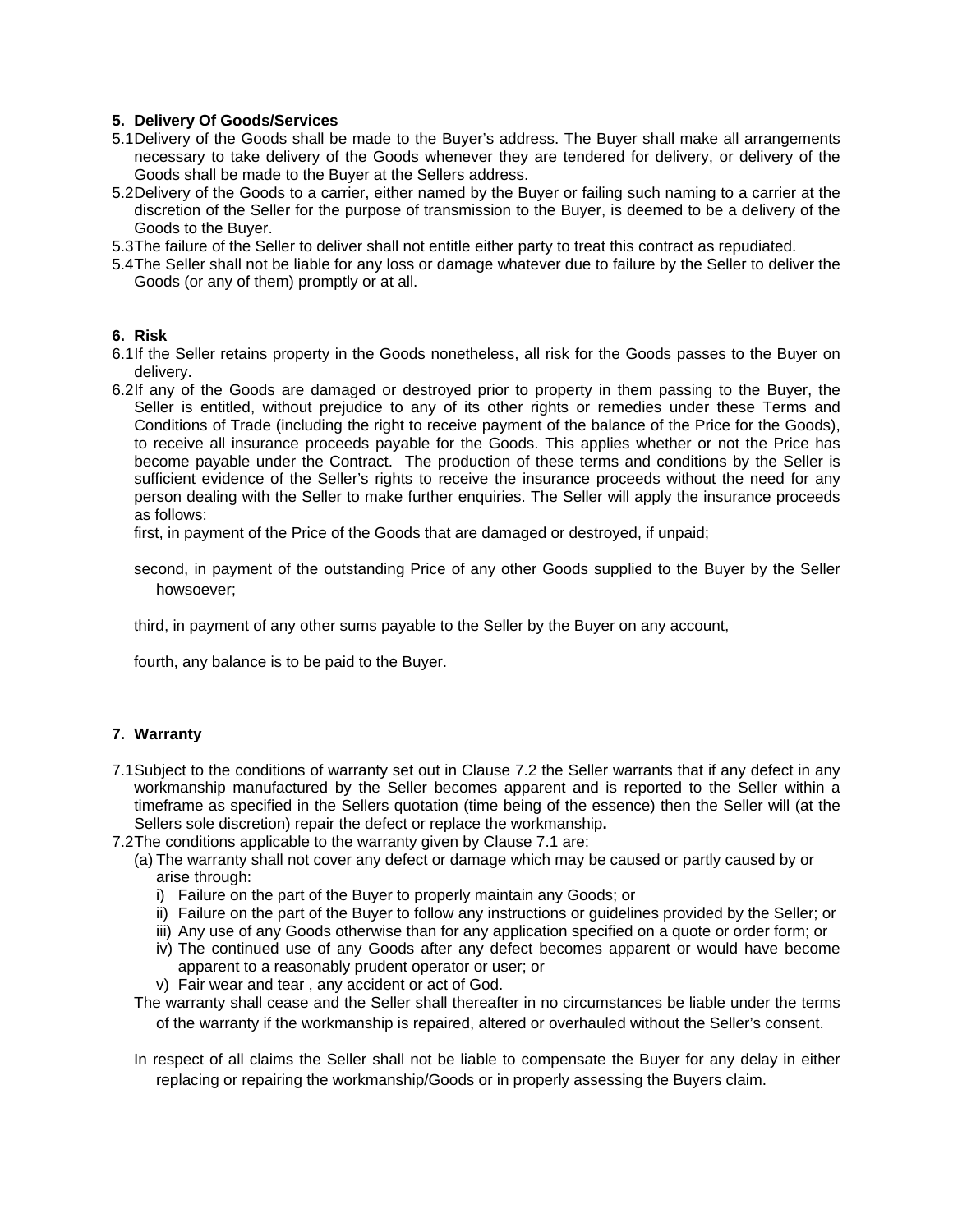- 7.3 For Goods supplied by the Seller the Warranty shall be the current warranty provided by the manufacturer of the Goods. The Seller shall be under no liability whatsoever except for the express conditions as detailed and stipulated in the manufacturers warranty.
- 7.4 The Seller will not be liable to repair any defective Goods and at it's own discretion may:
	- (a) notify the manufacturers of the Goods of any defect notified by the Buyer; and
	- (b) request the manufacturers to repair or replace any defective Goods.
- 7.5 In the case of second hand Goods the Buyer acknowledges that he has had full opportunity to inspect the same and that he accepts the same with all faults and that no warranty is given by the Seller as to the quality or suitability for any purpose and any implied warranty, statutory or otherwise, is expressly excluded. The Seller shall not be responsible for any loss or damage to the Goods, or caused by the Goods, or any part thereof however arising.

## **8. Defects**

8.1 The Buyer shall inspect the Goods on delivery and shall within a timeframe as specified in the Sellers quotation (time being of the essence)notify the Seller of any alleged defect, shortage in quantity, damage or failure to comply with the description or quote. The Buyer shall afford the Seller an opportunity to inspect the Goods within a reasonable time following delivery. If the Buyer shall fail to comply with these provisions the Goods shall be conclusively presumed to be in accordance with the terms and conditions and free from any defect or damage.

### **9. Return Of Goods**

- 9.1 For defective Goods only, which the Seller has agreed in writing that the Buyer is entitled to reject, the Seller's liability is limited to either (at the Seller's discretion) replacing the Goods or repairing the Goods provided that:
	- (a) the Buyer has complied with the provisions of clause 8.1;
	- (b) the Seller will not be liable for Goods which have not been stored or used in a proper manner;
- 9.2 Goods must be returned in the condition in which they were delivered and with all packaging material, brochures and instruction material in as new condition as is reasonable possible in the circumstances.

## **10. The Commonwealth Trade Practices Act 1974 and Fair Trading Acts**

10.1 Nothing in this agreement is intended to have the affect of contracting out of any applicable provisions of the Commonwealth Trade Practices Act 1974 or the Fair Trading Acts in each of the States and Territories of Australia, except to the extent permitted by those Acts where applicable.

#### **11. Buyers Disclaimer**

11.1 The Buyer hereby disclaims any right to rescind, or cancel the contract or to sue for damages or to claim restitution arising out of any misrepresentation made to him by any servant or agent of the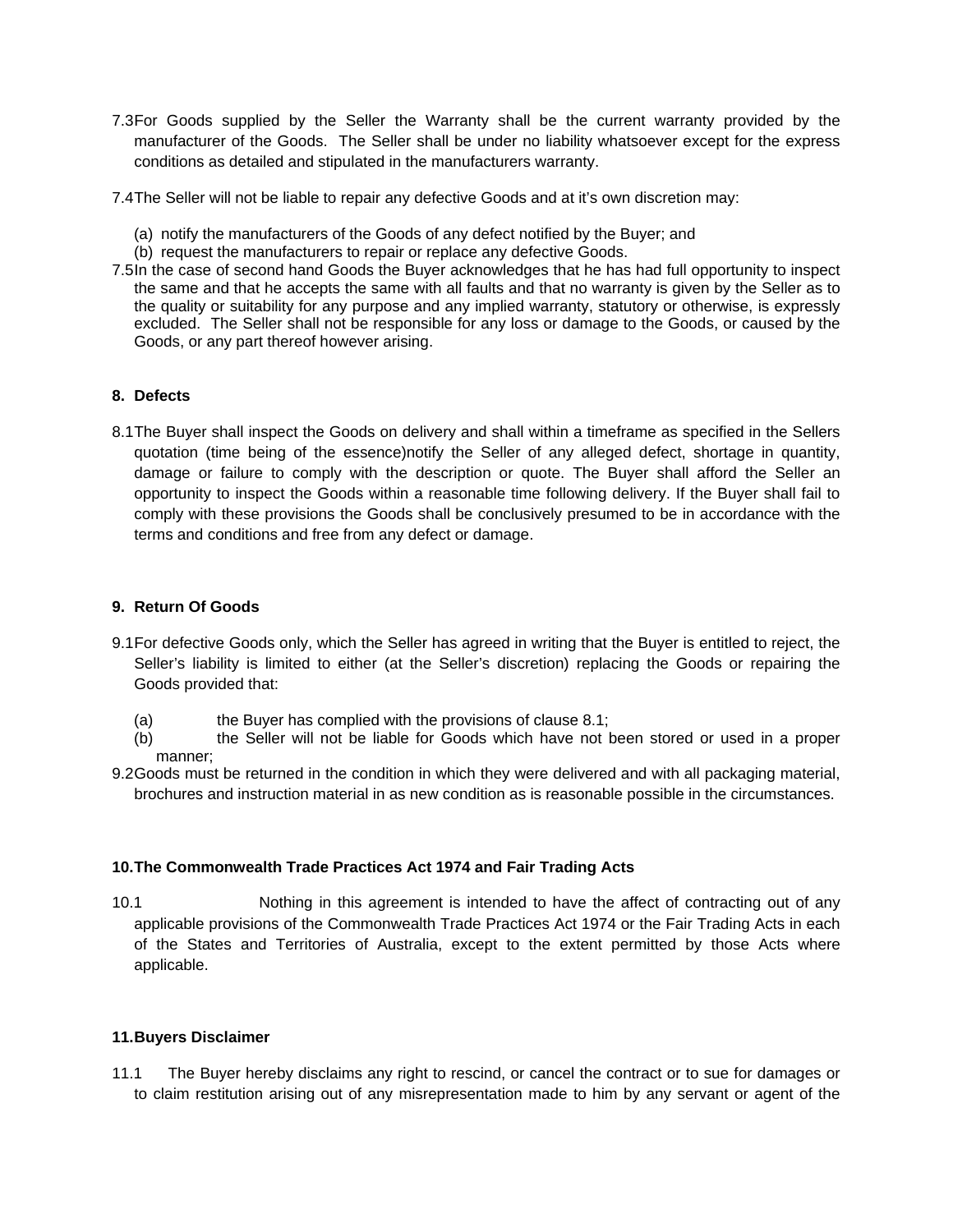Seller and the Buyer acknowledges that he buys the Goods relying solely upon his own skill and judgement and that the Seller shall not be bound by nor responsible for any term, condition, representation or warranty other than the warranty given by the Manufacturer which warranty shall be personal to the Buyer and shall not be transferable to any subsequent Buyer.

### **12. Default & Consequences Of Default**

- 12.1 Interest on overdue invoices shall accrue from the date when payment becomes due daily until the date of payment at a rate of 2.5% per calendar month and shall accrue at such a rate after as well as before any judgement.
- 12.2 If the Buyer defaults in payment of any invoice when due, the Buyer shall indemnify the Seller from and against all the Seller's costs and disbursements including on a solicitor and own client basis and in addition all of Credit Control costs of collection.
- 12.3 Without prejudice to any other remedies the Seller may have, if at any time the Buyer is in breach of any obligation (including those relating to payment), the Seller may suspend or terminate the supply of Goods to the Buyer and any of its other obligations under the terms and conditions. The Seller will not be liable to the Buyer for any loss or damage the Buyer suffers because the Seller exercised its rights under this clause
- 12.4 In the event that:
	- (a) any money payable to the Seller becomes overdue, or in the Seller's opinion the Buyer will be unable to meet its payments as they fall due; or
	- (b) the Buyer becomes insolvent, convenes a meeting with its creditors or proposes or enters into an arrangement with creditors, or makes an assignment for the benefit of its creditors; or
	- (c) a receiver, manager, liquidator (provisional or otherwise) or similar person is appointed in respect of the Buyer or any asset of the Buyer; then
		- (i) the Seller shall be entitled to cancel all or any part of any order of the Buyer which remains unperformed in addition to and without prejudice to any other remedies; and
		- (ii) all amounts owing to the Seller shall, whether or not due for payment, immediately become payable.

## **13. Title**

13.1 It is the intention of the Seller and agreed by the Buyer that property in the Goods shall not pass until the Buyer has paid all amounts owing for the particular Goods.

## **14. Security And Charge**

- 14.1 Notwithstanding anything to the contrary contained herein or any other rights which the Seller may have howsoever:
	- (a) Where the Buyer and/or the Guarantor (if any) is the owner of land, realty or any other asset capable of being charged, both the Buyer and/or the Guarantor agree to mortgage and/or charge all of their joint and/or several interest in the said land, realty or any other asset to the Seller or the Seller's nominee to secure all amounts and other monetary obligations payable under the terms and conditions. The Buyer and/or the Guarantor acknowledge and agree that the Seller (or the Seller's nominee) shall be entitled to lodge where appropriate a caveat, which caveat shall be released once all payments and other monetary obligations payable hereunder have been met.
	- (b) Should the Seller elect to proceed in any manner in accordance with this clause and/or its subclauses, the Buyer and/or Guarantor shall indemnify the seller from and against all the Seller's costs and disbursements including legal costs on a solicitor and own client basis.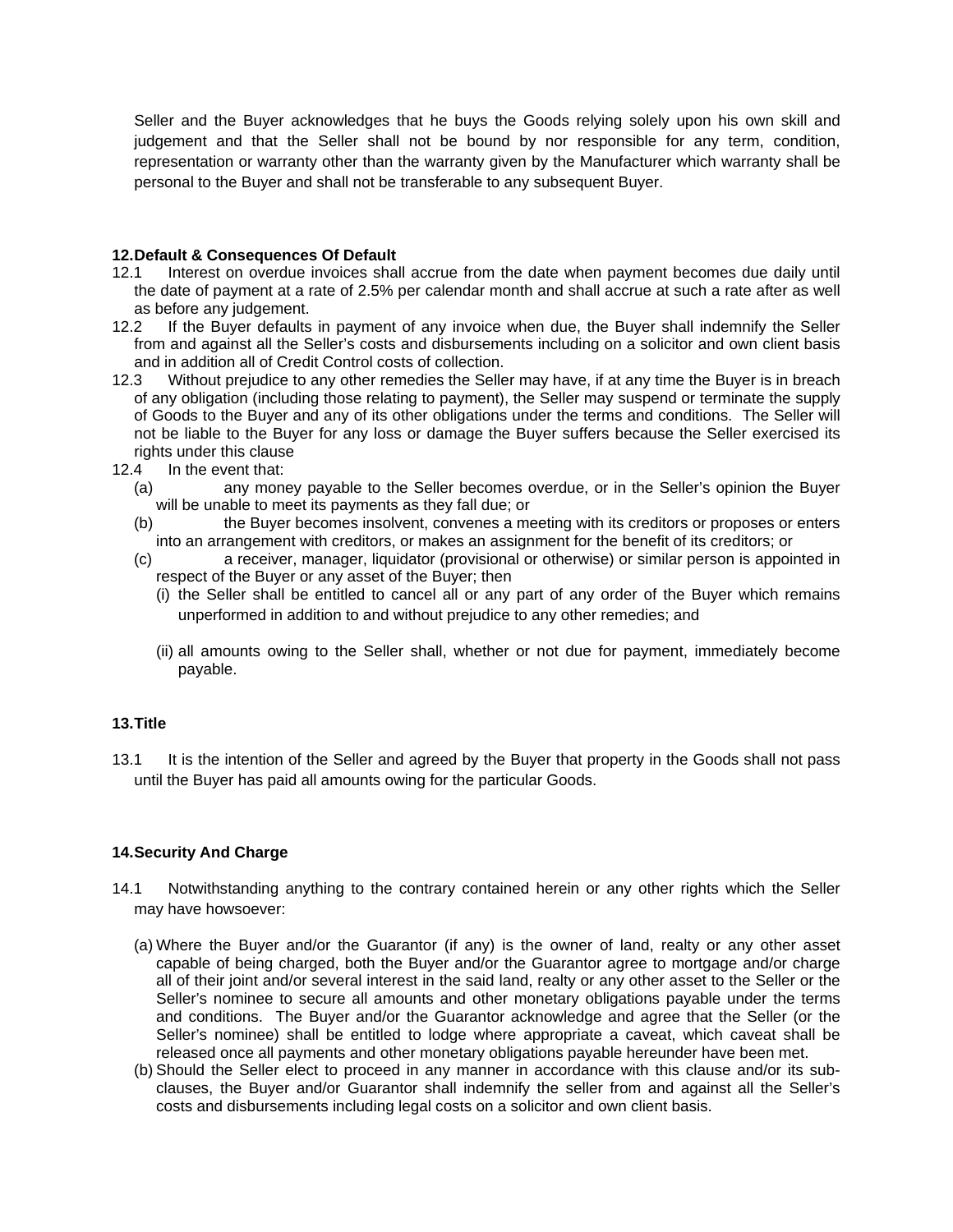(c) To give effect to the provisions of clause [14.1 (a) and (b)] inclusive hereof the Buyer and/or the Guarantor (if any) do hereby irrevocably nominate constitute and appoint the Seller or the Seller's nominee, as the Buyer's and/or Guarantor's true and lawful attorney to execute mortgages and charges (whether registerable or not) including such other terms and conditions as the Seller shall think fit in his/her/its/their absolute discretion against the joint and/or several interest of the Buyer and/or the Guarantor in any land, realty or asset in favour of the Seller and in the Buyer's and/or Guarantor's name as may be necessary to secure the said Buyer's and/or Guarantor's obligations and indebtedness to the Seller and further to do and perform all necessary and other acts including instituting any necessary legal proceedings, and further to execute all or any documents in the Seller's absolute discretion which may be necessary or advantageous to give effect to the provisions of this clause.

### **15. Cancellation**

 The Seller may cancel these terms and conditions or cancel delivery of Goods at any time before the Goods are delivered by giving written notice. The Seller shall not be liable for any loss or damage whatever arising from such cancellation.

## **16. Privacy Act 1988**

- 16.1 The Buyer and/or the Guarantor/s agree for the Seller to obtain from a credit-reporting agency a credit report containing personal credit information about the Buyer and Guarantor/s in relation to credit provided by the Seller.
- 16.2 The Buyer and/or the Guarantor/s agree that the Seller may exchange information about Buyer and Guarantor/s with those credit providers named in the Application for Credit account or named in a consumer credit report issued by a reporting agency for the following purposes:
	- (a) To assess an application by Buyer;
	- (b) To notify other credit providers of a default by the Buyer;
	- (c) To exchange information with other credit providers as to the status of this credit account, where the Buyer is in default with other credit providers; and
	- (d) To assess the credit worthiness of Buyer and/or Guarantor/s.
- 16.3 The Buyer consents to the Seller being given a consumer credit report to collect overdue payment on commercial credit (Section 18K(1)(h) Privacy Act 1988).
- 16.4 The Buyer agrees that Personal Data provided may be used and retained by the Seller for the following purposes and for other purposes as shall be agreed between the Buyer and Seller or required by law from time to time:
	- (a) provision of Services & Goods;
	- (b) marketing of Services and or Goods by the Seller, its agents or distributors in relation to the Services and Goods;
	- (c) analysing, verifying and/or checking the Buyer's credit, payment and/or status in relation to provision of Services/Goods;
	- (d) processing of any payment instructions, direct debit facilities and/or credit facilities requested by Buyer; and
	- (e) enabling the daily operation of Buyer's account and/or the collection of amounts outstanding in the Buyer's account in relation to the Services and Goods.
- 16.5 The Seller may give, information about the Buyer to a credit reporting agency for the following purposes:
	- (a) to obtain a consumer credit report about the Buyer; and or
	- (b) allow the credit reporting agency to create or maintain a credit information file containing information about the Buyer.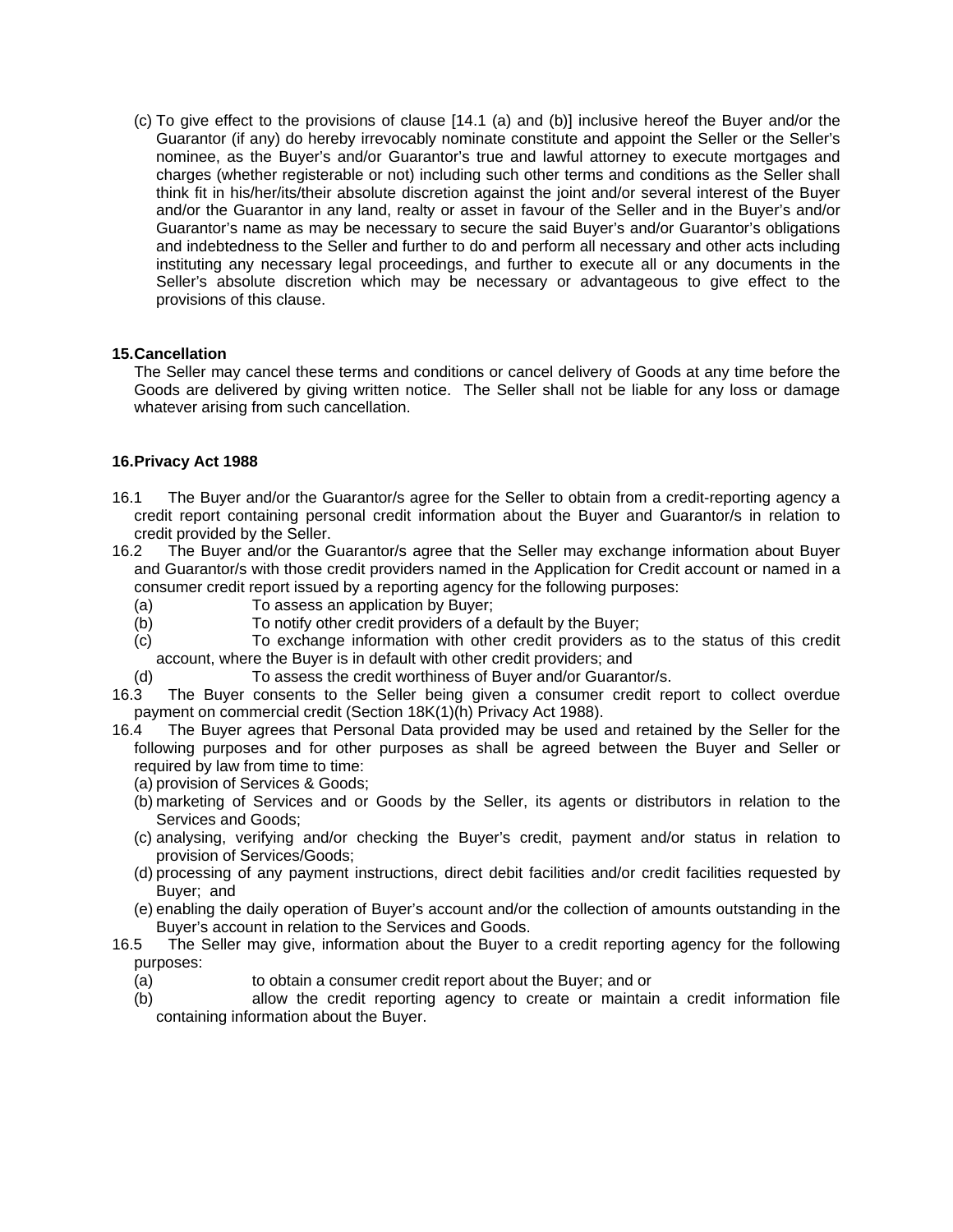### **17. Intellectual Property**

- 17.1 Where the Seller has designed or drawn Goods for the Buyer, then the copyright in those designs and drawings shall remain vested in the Seller, and shall only be used by the Buyer at the Seller's discretion.
- 17.2 Conversely, in such a situation, where the Buyer has supplied drawings, the Seller in its sale conditions may look for an indemnity (the specifications and design of the Goods (including the copyright, design right or other intellectual property in them) shall as between the parties be the property of the Seller). Where any designs or specifications have been supplied by the Buyer for manufacture by or to the order of the Seller then the Buyer warrants that the use of those designs or specifications for the manufacture, processing, assembly or supply of the Goods shall not infringe the rights of any third party.
- 17.3 The Buyer warrants that all designs or instructions to the Seller will not cause the Seller to infringe any patent, registered design or trademark in the execution of the Buyers order.

## **18. Lien & Stoppage in Transit**

- 18.1 Where the Seller has not received or been tendered the whole of the Price, or the payment has been dishonoured, the Seller shall have:
	- (a) a lien on the Goods;
	- (b) the right to retain them for the Price while the Seller is in possession of them;
	- (c) a right of stopping the Goods in transit whether or not delivery has been made or ownership has passed; and
	- (d) a right of resale;
	- (e) the foregoing right of disposal.

provided that the lien of the Seller shall continue despite the commencement of proceedings or judgement for the price having been obtained.

#### **19. Unpaid Sellers Rights To Dispose Of Goods**

19.1 In the event that:

- (a) the Seller retains possession or control of the Goods; and
- (b) payment of the Price is due to the Seller; and
- (c) the Seller has made demand in writing of the Buyer for payment of the Price in terms of this contract; and
- (d) the Seller has not received the Price of the Goods,

 then, whether the property in the Goods has passed to the Buyer or has remained with the Seller, the Seller may dispose of the Goods and may claim from the Buyer the loss to the Seller on such disposal.

#### **20. General**

- 20.1 If any provision of these terms and conditions shall be invalid, void or illegal or unenforceable the validity existence, legality and enforceability of the remaining provisions shall not be affected, prejudiced or impaired.
- 20.2 All Services/Goods supplied by the Seller are subject to the laws of Victoria and the Seller takes no responsibility for changes in the law which affect the Services/Goods supplied.